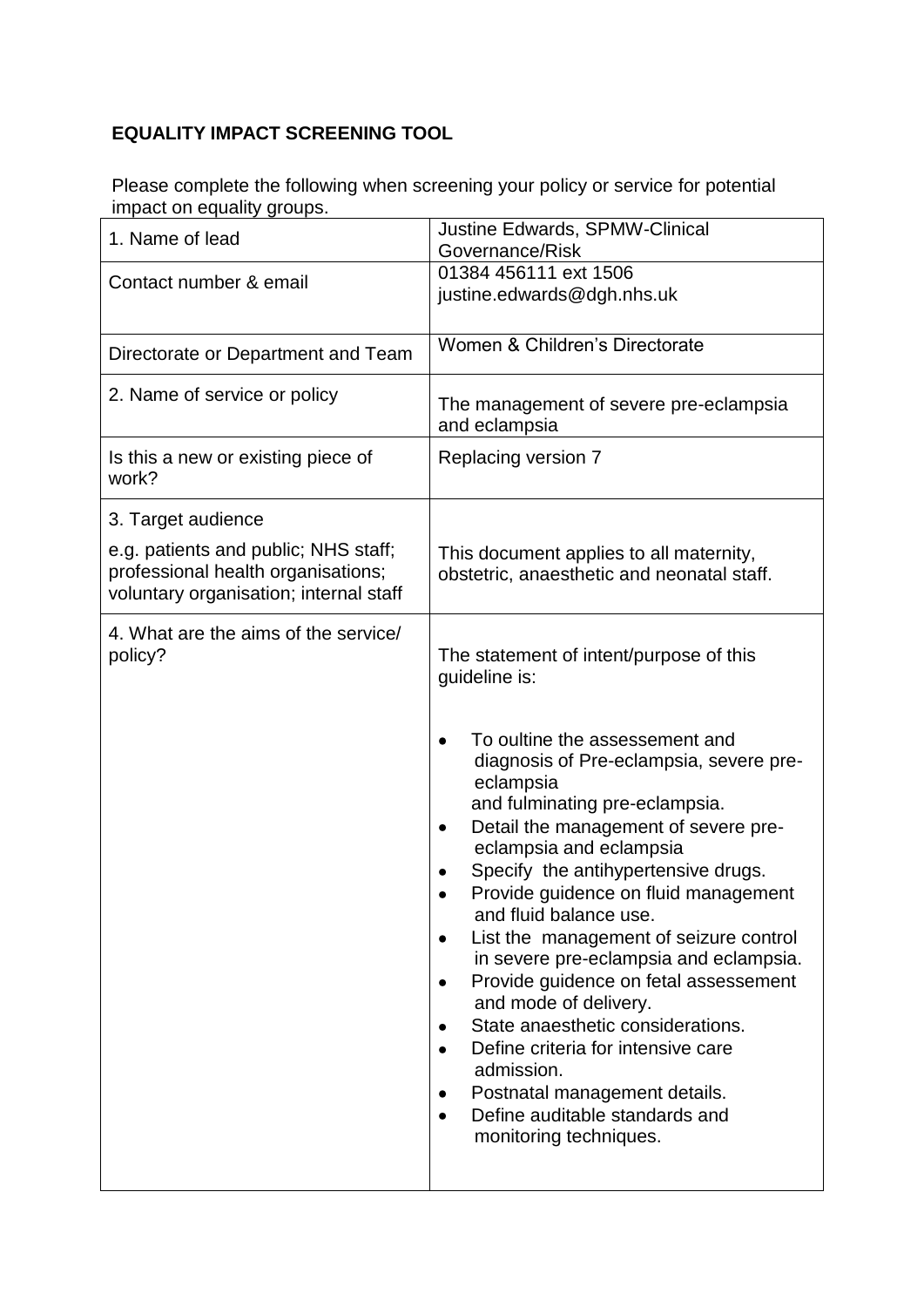| 5. Does any part of this service/<br>policy have a positive impact on our<br>duty to promote good race relations,<br>eliminate discrimination and promote<br>equality based on a person's age,<br>disability, ethnic origin, gender,<br>religion/belief or sexual orientation?          | No we have bench marked against national<br>and NHSLA guidance.                                 |
|-----------------------------------------------------------------------------------------------------------------------------------------------------------------------------------------------------------------------------------------------------------------------------------------|-------------------------------------------------------------------------------------------------|
| If No, please provide brief reasons.                                                                                                                                                                                                                                                    |                                                                                                 |
| <b>6.</b> Could any part of this<br>service/policy have an adverse<br>impact on our duty to promote good<br>race relations eliminate discrimination<br>and promote equality based on a<br>person's age, disability, ethnic origin,<br>gender, religion/belief or sexual<br>orientation? | No we have bench marked against national<br>and NHSLA guidance.                                 |
| If No, please provide brief reasons.                                                                                                                                                                                                                                                    |                                                                                                 |
| 7. Are there any factors that could<br>lead to differential take-up, outcomes<br>or satisfaction levels based on<br>people's age, disability, ethnic origin,<br>gender, religion/belief or sexual<br>orientation?                                                                       | No if any equality issues were apparent an<br>individual management plan would be<br>formulated |
| If No, please provide brief reasons.                                                                                                                                                                                                                                                    |                                                                                                 |

If you have answered yes to any of questions 5-7, you must now complete a full Equality Impact Assessment using the proforma provided by the Trust.

If you have answered No to all of the above questions, a full assessment is not required. Please complete the following sign-off section and send a copy of this screening to your Head of Service, Matron or Head of Department as appropriate **and** to Liz Abbiss, Head of Communications at Trust HQ.

Name of person completing this screening: Justine Edwards

Job Title: SPMW-Clinical Governance/Risk